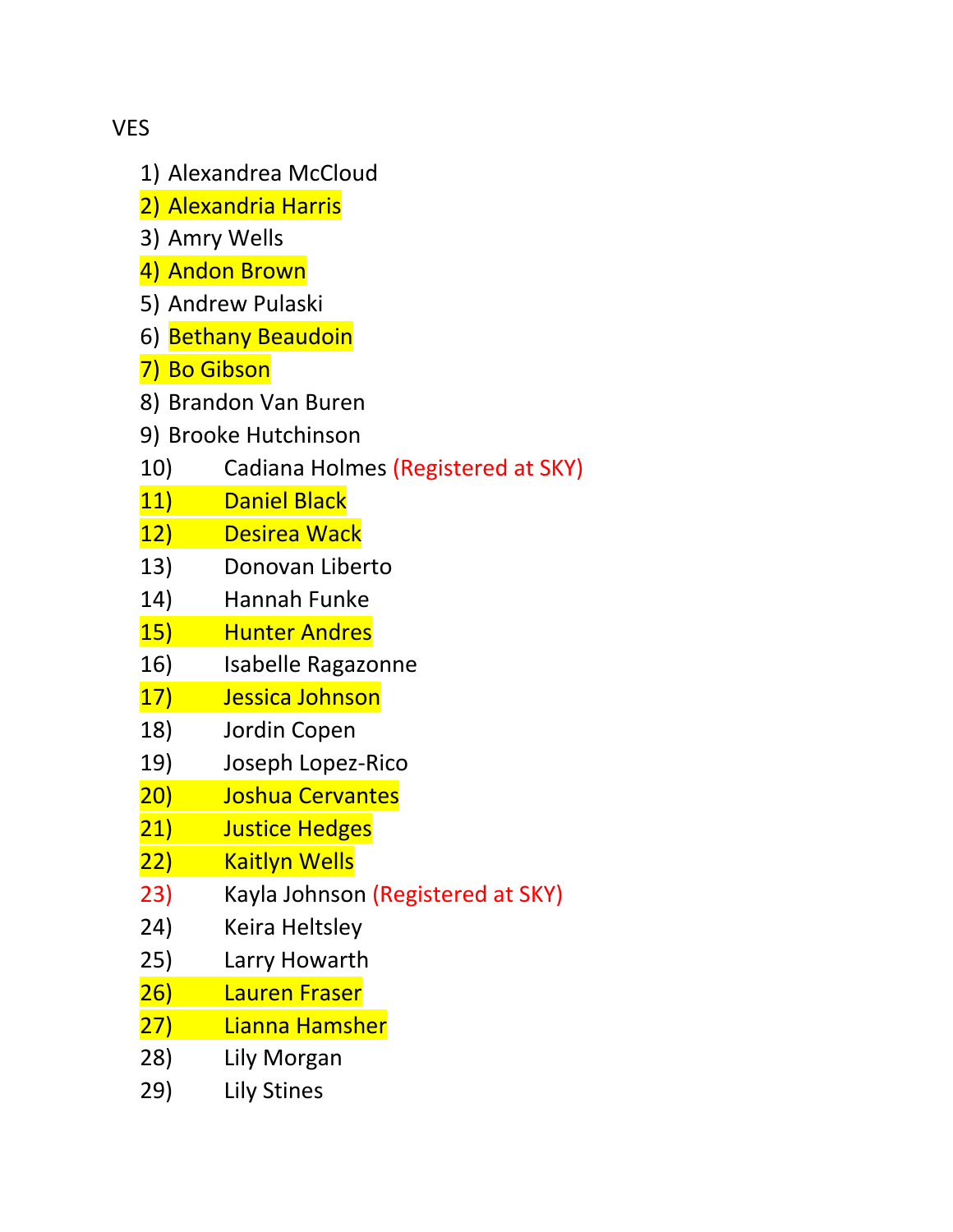| 30)        | <b>Lyndsey Hamsher</b>            |
|------------|-----------------------------------|
| 31)        | <b>Mackenzie Smith</b>            |
| 32)        | <b>Madelyn Fike</b>               |
| 33)        | <b>Matthew Sacco</b>              |
| 34)        | <b>Maverick Smith</b>             |
| 35)        | McKenzie Brown                    |
| 36)        | <b>Mia Muschelli</b>              |
| 37)        | Noah Lee                          |
| 38)        | Payton Morrow (Registered at SKY) |
| <u>39)</u> | <b>Ryan Szmigiel</b>              |
| 40)        | Sara Holt                         |
| 41)        | <b>Sarah Creech</b>               |
| 42)        | Sean Zebley                       |
| 43)        | <b>Shantel Delos Santos</b>       |
|            |                                   |

- 44) Tristan Chavarria
- 45) Zach Gammon

## MRES

- 1) Brianna Mazzoni (Registered at SKY)
- 2) Cadence Zalopany
- 3) Derek Gavrity
- 4) Ella Shaw
- 5) Emerson Adams
- 6) Emma Seward
- 7) Eric Baggott
- 8) Faith Dennis
- 9) Genieva Botelho
- 10) Hannah Beesting<br>11) James Riddle
- James Riddle
- 12) Kassidie Skidmore
- 13) Kiley Crouch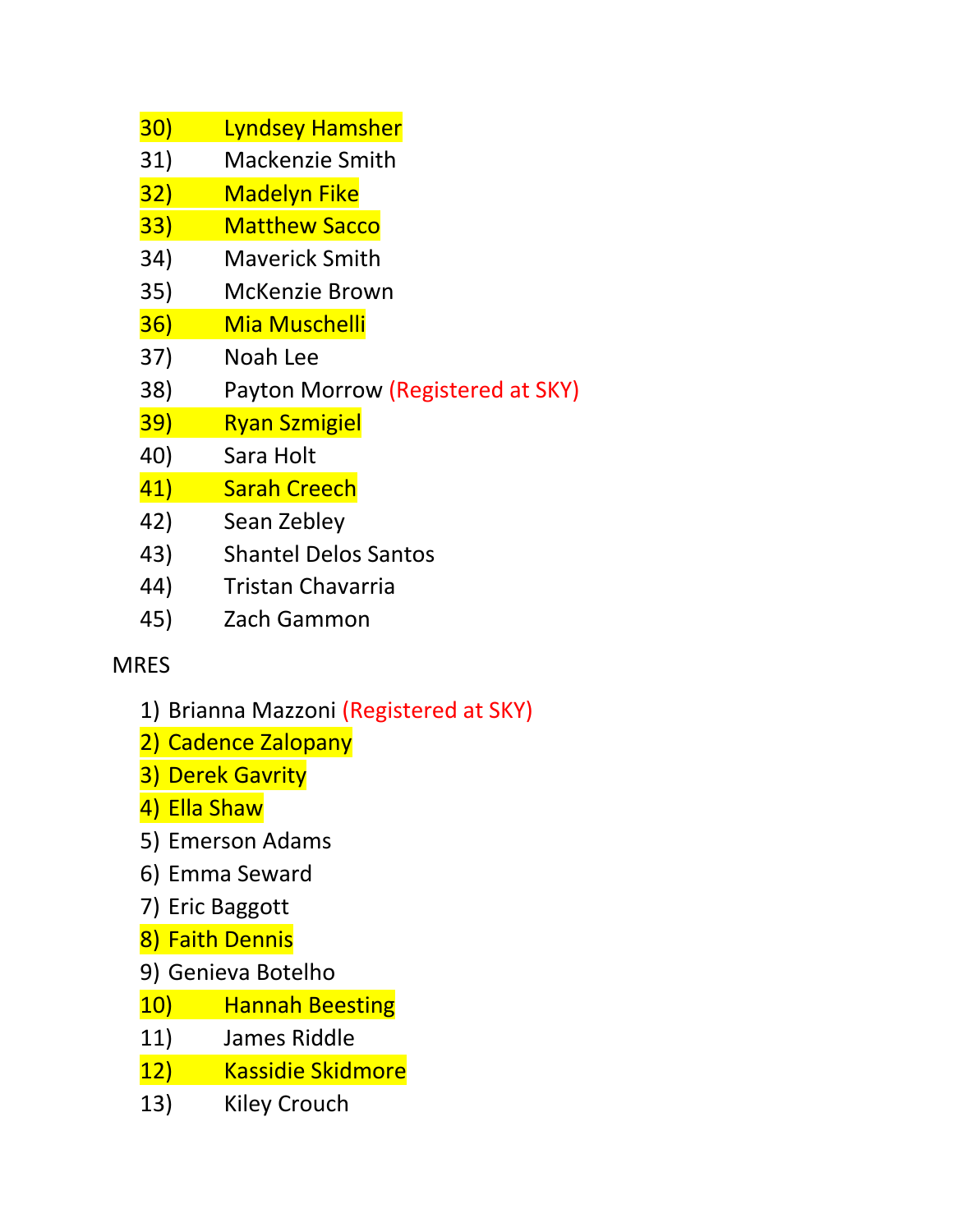- 14) Leiland Lovett
- 15) Linnea Barron
- 16) Mackenzie McDowall
- 17) Nathan Twombly
- 18) Olivia Lehman
- 19) Polina Zatyazhnykh
- 20) Sabrina Van Marter
- 21) Sean Leahy
- 22) Serren Butler
- 23) Trinity Donahue
- 24) Vince Allen
- 25) Wyatt King
- 26) Zaiden Redman

EES

- 1) Leandra Allbrook
- 2) Jayden Fisher
- 3) Rosey Lowder
- 4) Charlie Mann
- 5) Madeleine Googins
- 6) Franchesca Torrez
- 7) Savannah Grannan

**Other** 

- 1) Alyssa Jongsma (LAAMS), Going into 7th Grade, Wants to play a wind instrument in BB.
- 2) Hailey Cox (LAAMS), Going into 7<sup>th</sup> Grade, Percussion Ensemble
- 3) Sierra Andreano (LAAMS), Going into 7<sup>th</sup> Grade, Percussion **Ensemble**